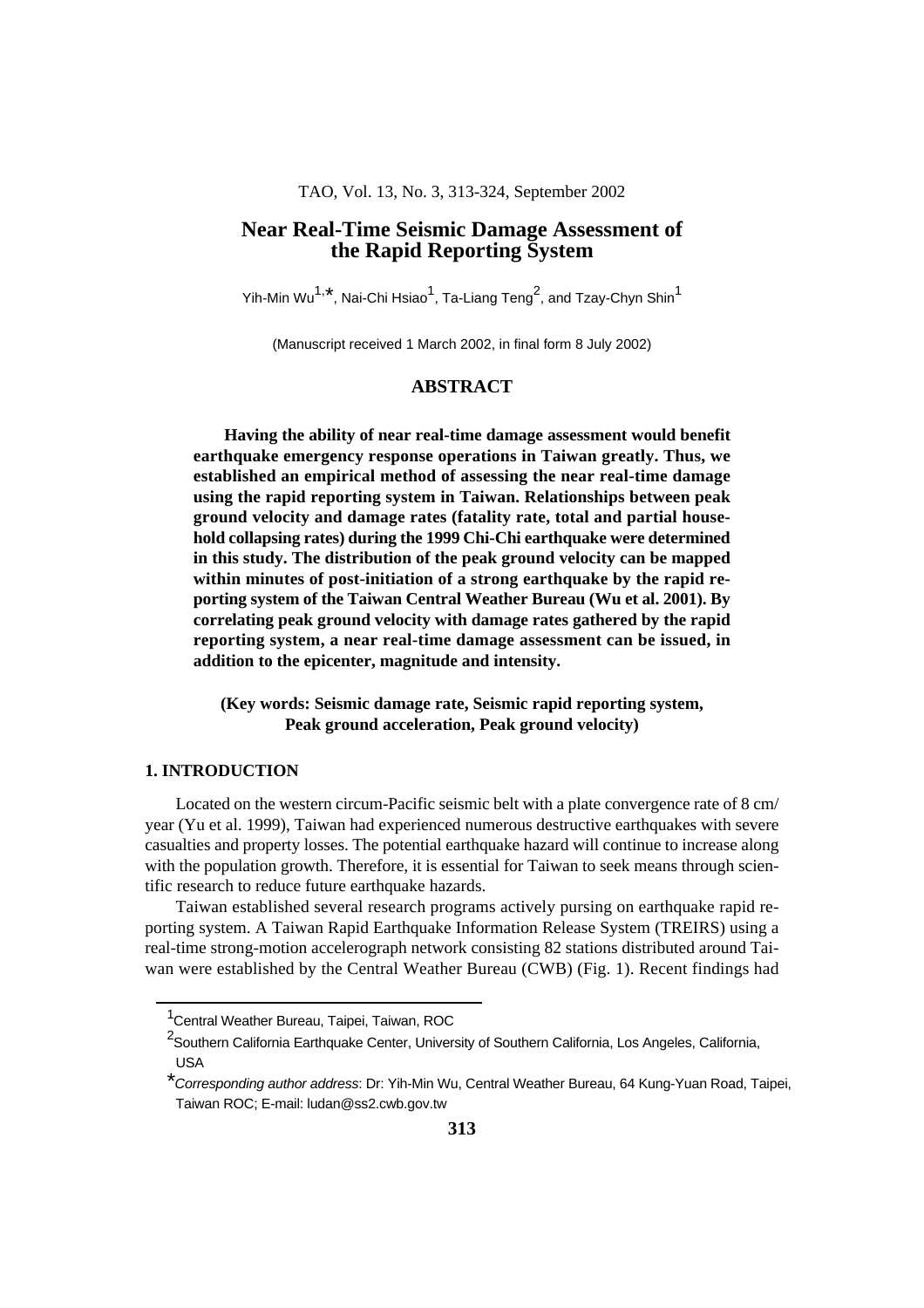shown that the rapid reporting system (RRS) is becoming a promising tool for providing reliable and critical information during an earthquake emergency, and crucial in mitigating seismic hazards (United States Geological Survey, 1998). Recent developments of the RRS of the CWB have advanced the system (Teng et al. 1997; Wu et al. 1997, 1998, 1999, 2000, 2001). Currently, the system is capable of routine broadcasting of the earthquake location and its magnitude about one minute after the occurrence, achieving the early warning capacity (Wu and Teng, 2002). The distributions of peak ground acceleration (PGA) and peak ground velocity (PGV) can also be mapped within two minutes. Thus, if empirical relationships between PGA, PGV and earthquake losses can be found, we can further the capability of near real-time damage assessment by CWB TREIRS in Taiwan.

The 1999 Chi-Chi earthquake not only caused big impact in the central Taiwan area, but also caused collapsing of high-rised buildings with large casualties in the Taipei basin, which is about 150 km away from the epicenter. The CWB collected high quality data of the strong ground motion during this earthquake, and provide an excellent opportunity to derive empirical relationships between PGA, PGV and earthquake losses with statistic evaluation by the National office of Statistics. Tsai et al. (2001) conducted the preliminary study on the relationship between peak ground motion and earthquake losses of the Chi-Chi earthquake, and pointed out positive correlation that high ground accelerations  $(>400 \text{ gal})$  associated in high fatality



*Fig. 1*. Distribution of the 82 TREIRS stations and the 650 TSMIP stations.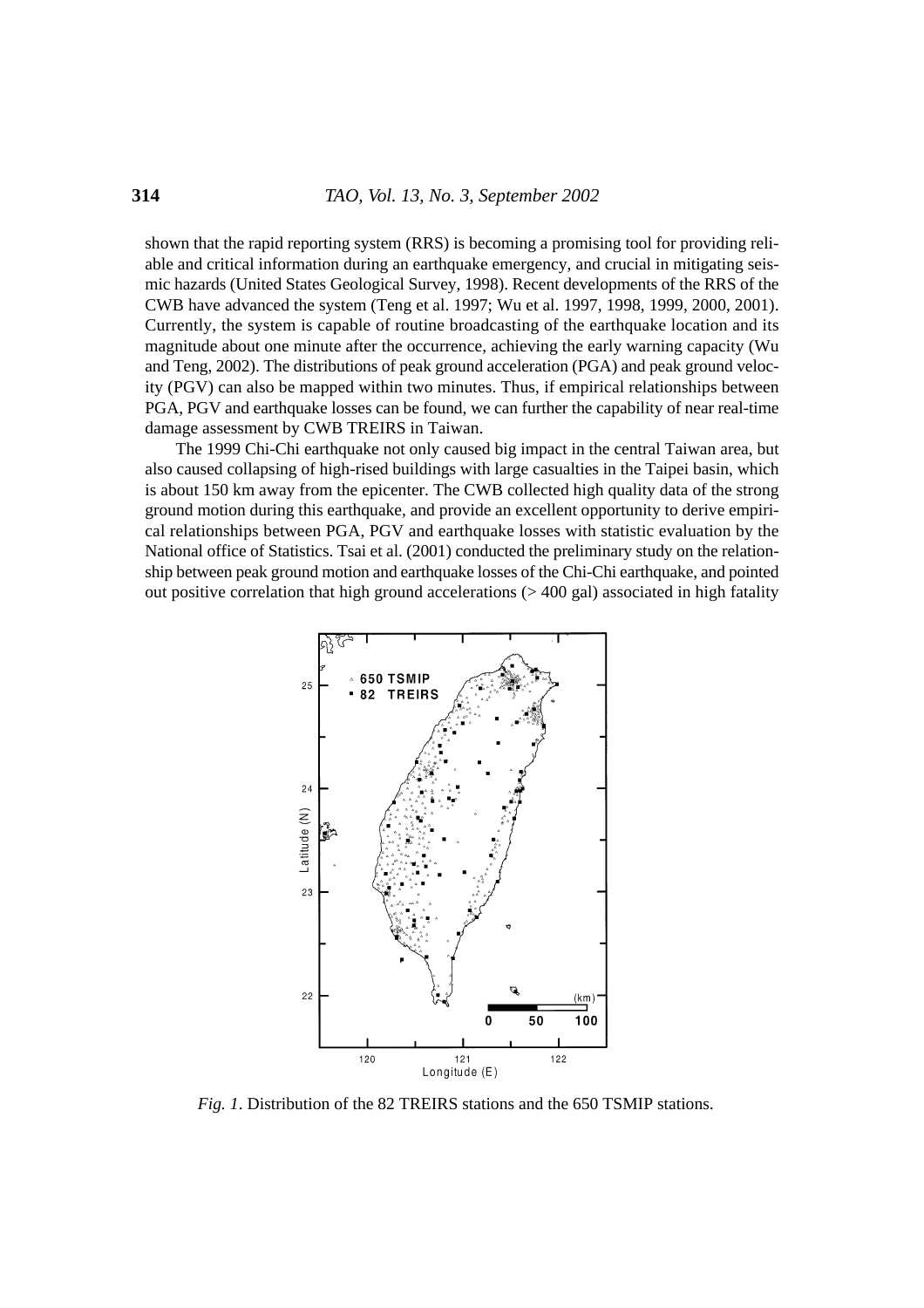*Wu et al.* **315**

rates (a rapid increase of 1.112% of the involved population). Yet the amount of total and partial collapsed households remained about equal. Therefore, the relationships between PGA, PGV and earthquake damages still need further determination. In this study, we attempt to use all these data to evaluate the relationships between PGA, PGV and earthquake damage in Taiwan.

#### **2. DATA**

The Taiwan Strong Motion Instrumentation Program (TSMIP) implemented by the CWB years prior to the 1999 Chi-Chi earthquake has about 650 modern digital accelerographs installed at free-field sites (Fig. 1). In metropolitan areas the TSMIP inter-station spacing is about 5 km. Most acceleration sensor recording ranges are  $\pm 2g$ . It offers detailed description of ground shaking and damage assessment. The TSMIP signals are digitized at 200 samples per second or higher and at 16-bit or higher. Over 30,000 digital strong-motion records were obtained from the Chi-Chi earthquake and thousands for the aftershocks. The TSMIP recorded strong-motion by 441 stations for the mainshock (Lee et al. 2001), which is the largest data set of strong-motion from a major earthquake since begging of strong-motion recording in the 1930s. This data set is important to seismology as well as to earthquake engineering because it includes over 60 recording sites within 20 km of fault ruptures, providing a five-fold increase of near source strong-motion records from major earthquakes of the world. These mainshock strong-motion records were utilized to calculate for PGA and PGV values of individual townships in Taiwan.

The National Office of Statistics (2001) separated the 1999 Chi-Chi earthquake damages into three categories: fatalities, total-collapsed households and partial-collapsed households in individual townships. Each household represents the officially registered residence unit, and averagely there are 3.3 persons per household in Taiwan. We used households instead of the number of the buildings in this study because:

- (1) The data were well collected and provided for the National Office of Statistics.
- (2) Number of the households is a better index than the number of buildings, since a high-rised building may contain several tens to hundreds households, and a low-rised building may contain one or two households.

#### **3. ANALYSIS AND RESULTS**

We applied five parameters of PGA, PGV, fatality rate, total and partial collapsed household rates in individual townships, where PGA and PGV values were determined from TSMIP strong-motion records of the 1999 Chi-Chi earthquake. The fatality rate, total and partial collapsed household rates in individual townships were carefully determined during the disaster relief operations according to the population records of the 1999 demographic summary (National Office of Statistics, 2000). Figure 2 shows the townships boundary and their geometrical centers in Taiwan. Figure 3 shows the total-collapsed household rate in every township along the distribution of PGA in central and northern Taiwan. Apparently, large house-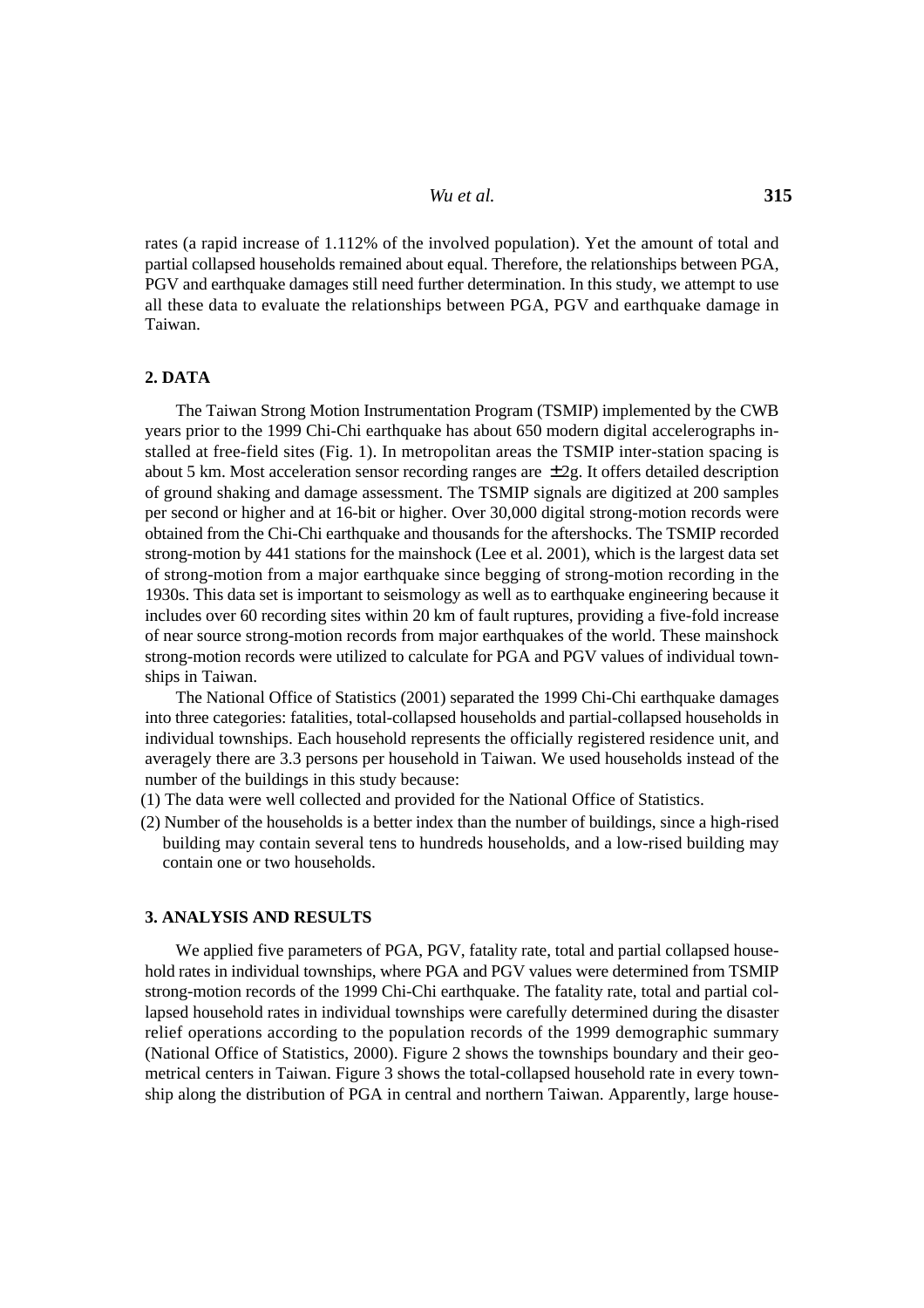

*Fig. 2*. Distribution of the townships boundary and their geometrical centers (solid squares) in Taiwan region.

hold collapse rates occurred in the townships with high PGA (>400 gal), and mostly distributed on the hanging wall of the Chelungpu fault (east side). Both PGA and household collapse rates decreased sharply to the foot wall (west side) of the Chelungpu fault. Figure 4 shows the distribution of fatality rates and PGV values for every township in central and northern Taiwan. All fatalities took place in the townships with PGV values greater than 20 cm/sec, and the fatality rates greatly increased when PGV reached 60 cm/sec and higher.

For regression analysis, we applied Kriging method to calculate the PGA and PGV values of the geometrical center of each township with assigned average PGA and PGV values. Table 1 and Table 2 show the averaged damage rates within different PGA and PGV ranges for regression analysis.

Logarithm regression of the damage rate with PGA and PGV values yielded roughly linear relation. Figures 5 and 6 illustrate the regression relations of the observed and predicted damage rates (dots) with PGA and PGV values (solid lines), as the regressions were defined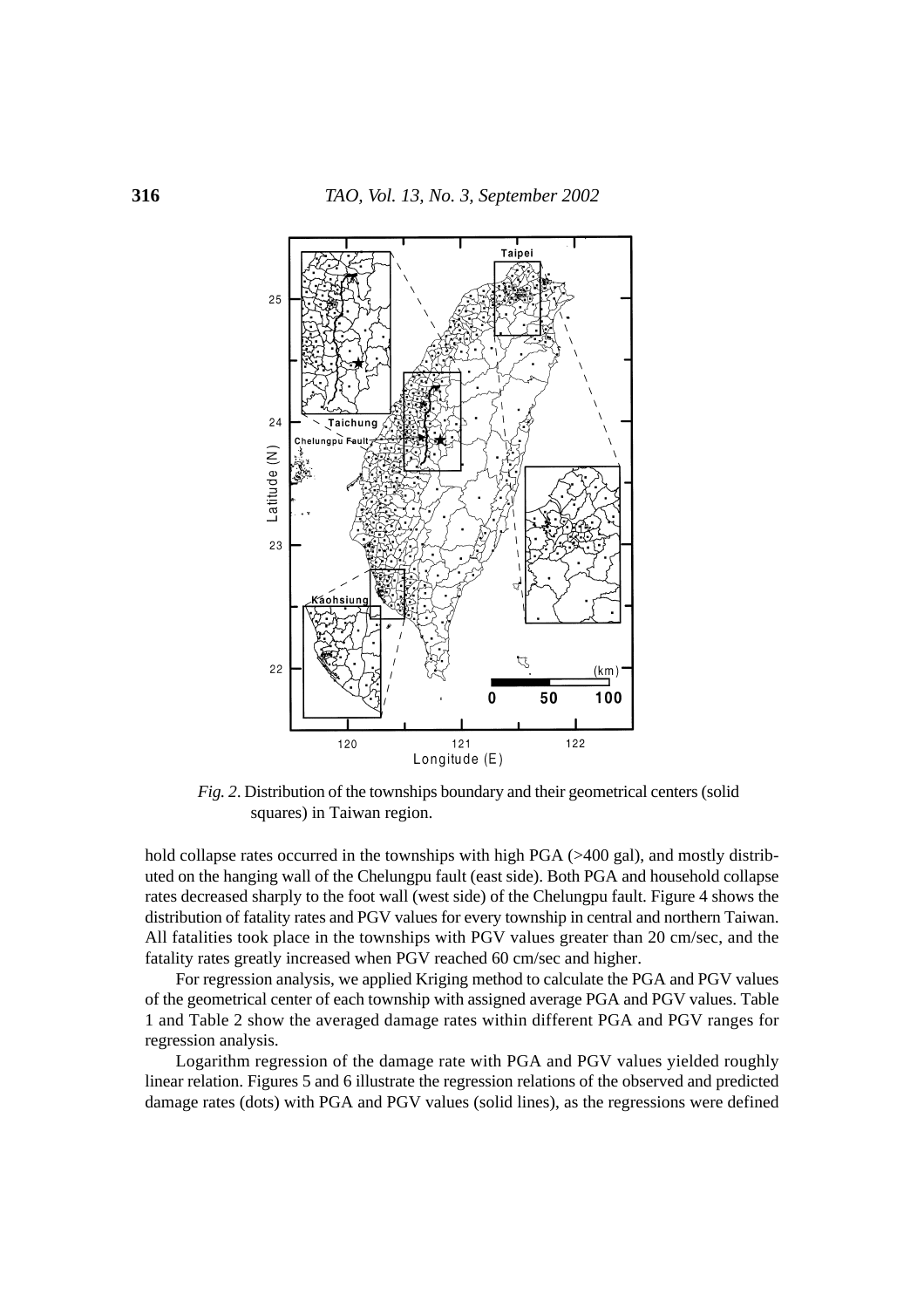*Wu et al.* **317**



*Fig. 3*. The distribution of total household collapse rates and PGA values in individual townships in central and northern Taiwan.

by:

 $\log_{10}(Fr) = -12.572 + 4.282 * \log_{10}(PGA) \pm 0.657$  $\log_{10}(Ct) = -10.118 + 4.146 * \log_{10}(PGA) \pm 0.508$  $\log_{10}(C_p) = -9.941 + 4.061 * \log_{10}(PGA) \pm 0.501$  $\log_{10}(Fr) = -9.360 + 4.315 * \log_{10}(PGV) \pm 0.341$  $log_{10}( Ct) = -8.452 + 4.825 * log_{10}(PGV) \pm 0.483$  $\log_{10}(C_p) = -8.007 + 4.452 * \log_{10}(PGV) \pm 0.541$  (1)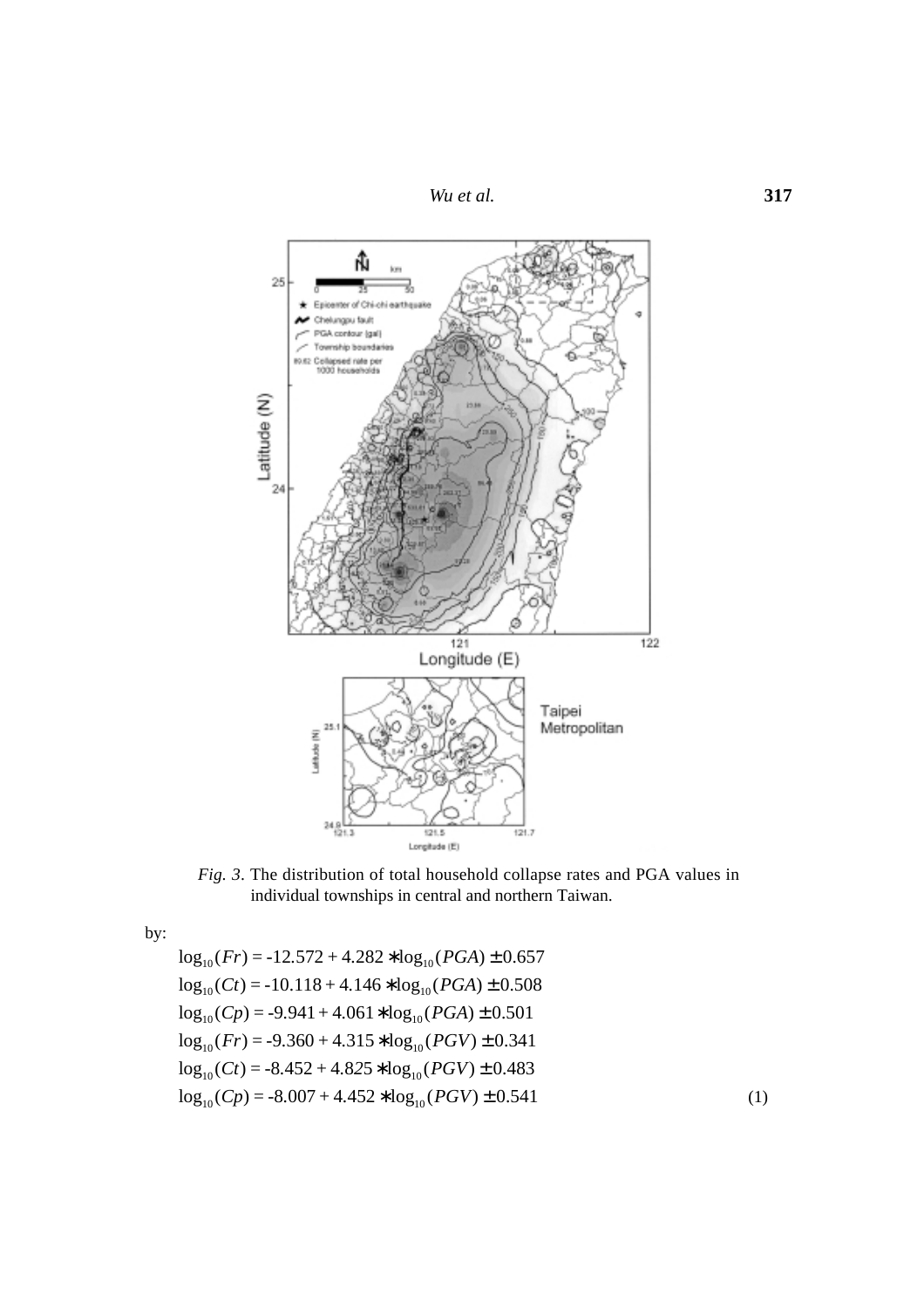

*Fig. 4*. The distribution of fatality rates and PGV values in individual townships in central and northern Taiwan.

where Fr, Ct, and Cp are rate percentages of the fatality, total and partial-collapsed households, respectively. PGA is the peak ground acceleration (gal). PGV is the peak ground velocity (cm/ sec).

### **4. DISCUSSIONS**

According to the relationships of PGA and PGV with damage rates (Table 1 and 2), no seismic damages occurred for PGA and PGV values lower than 50 gal and 10 cm/sec during the Chi-Chi earthquake, and these two thresholds can be used for future seismic damage analysis.

Comparing the damage rate regression results from the PGA and PGV (equation 1; Figs 5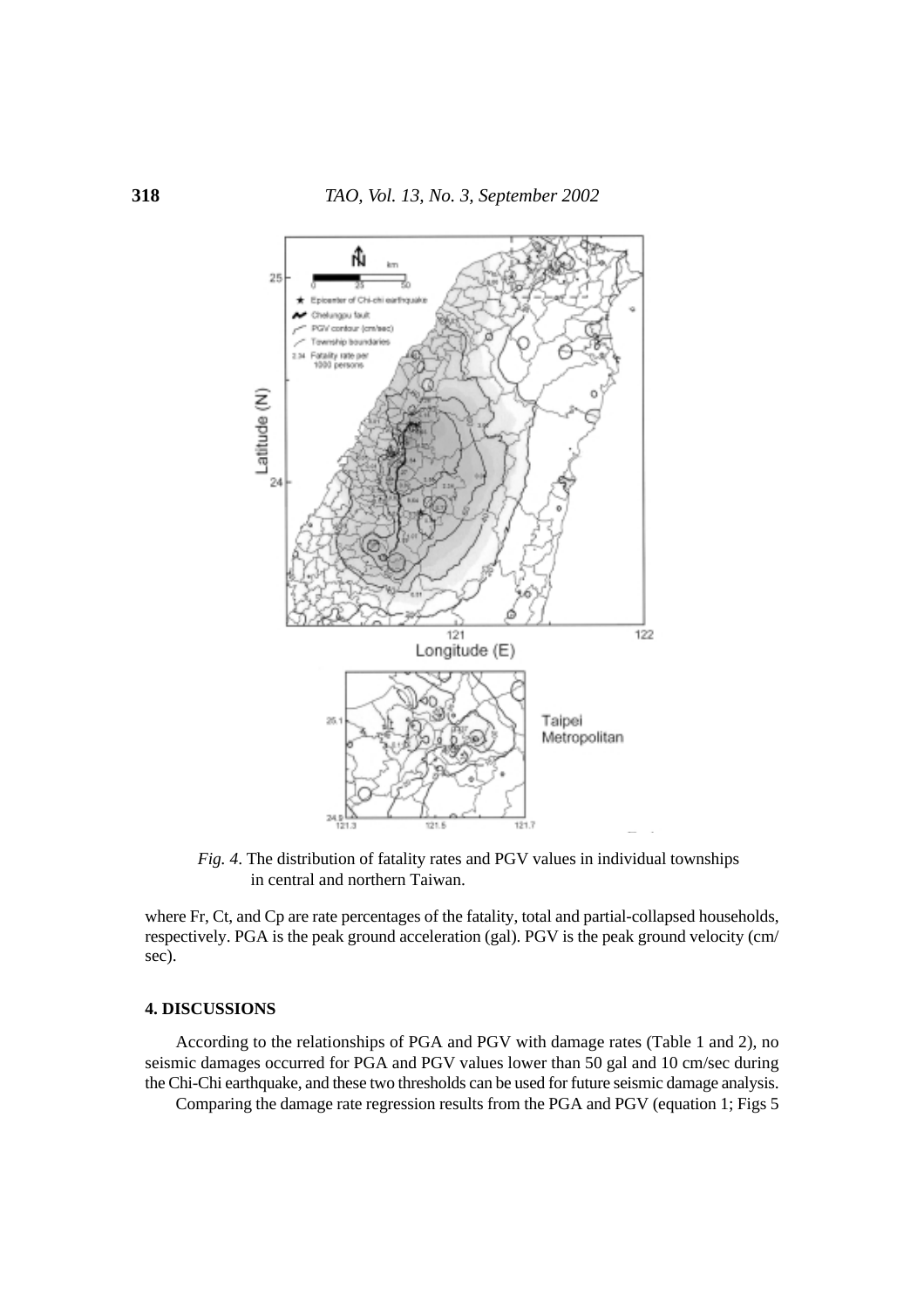*Wu et al.* **319**

| <b>PGA</b>  | Fatality  | Total         | Partial       |
|-------------|-----------|---------------|---------------|
| Ranges      | Rate      | Household     | Household     |
| (gal)       | $(\%)$    | Collapse Rate | Collapse Rate |
|             |           | (%)           | $(\%)$        |
| $50 - 75$   | 4.549E-06 | 3.785E-03     | 2.208E-03     |
| $75 - 100$  | 7.637E-04 | 4.816E-03     | 4.492E-03     |
| $100 - 125$ | 1.204E-04 | 5.861E-03     | 7.273E-03     |
| $125 - 150$ | 1.678E-04 | 1.943E-02     | 1.910E-02     |
| $150 - 175$ | 2.618E-04 | 9.421E-02     | 0.1212        |
| $175 - 200$ | 1.385E-04 | 0.2459        | 0.4274        |
| $200 - 250$ | 2.303E-03 | 2.350         | 4.236         |
| $250 - 300$ | 2.091E-02 | 2.219         | 1.480         |
| $300 - 350$ | 8.912E-02 | 4.337         | 3.545         |
| $350 - 400$ | 0.2092    | 9.976         | 5.436         |
| $400 - 500$ | 9.623E-02 | 11.91         | 13.57         |
| $500 - 600$ | 0.3980    | 37.68         | 24.76         |
| $600 - 700$ | 0.1149    | 2.116         | 2.522         |
| $700 - 800$ | 7.734E-02 | 48.32         | 30.03         |

Table 1. The distributions of fatality rate, total and partial household collapse rates within different PGA (Peak Ground Acceleration) ranges of the 1999 Chi-Chi earthquake.

Table 2. The distributions of fatality rate, total and partial household collapse rates within different PGV (Peak Ground Velocity) ranges of the 1999 Chi-Chi earthquake.

| <b>PGV</b>  | Fatality  | Total         | Partial       |
|-------------|-----------|---------------|---------------|
| Ranges      | Rate      | Household     | Household     |
| (cm/sec)    | $(\%)$    | Collapse Rate | Collapse Rate |
|             |           | $(\%)$        | $(\%)$        |
| $10 - 20$   | 2.740E-05 | 9.297E-04     | 1.547E-03     |
| $20 - 30$   | 7.876E-04 | 8.507E-03     | 6.515E-03     |
| $30 - 40$   | 1.597E-03 | 5.258E-02     | 2.681E-02     |
| $40 - 50$   | 9.164E-03 | 0.8719        | 1.122         |
| $50 - 60$   | 3.995E-03 | 0.5996        | 0.9571        |
| $60 - 70$   | 6.601E-02 | 13.90         | 13.64         |
| $70 - 80$   | 0.2096    | 12.45         | 8.963         |
| $80 - 90$   | 0.2165    | 38.65         | 29.18         |
| $90 - 100$  | 8.005E-02 | 7.255         | 8.926         |
| $100 - 125$ | 0.1519    | 16.53         | 8.423         |
| $125 - 150$ | 0.5929    | 29.09         | 23.69         |
| $150 - 175$ | 1.127     | 44.27         | 21.32         |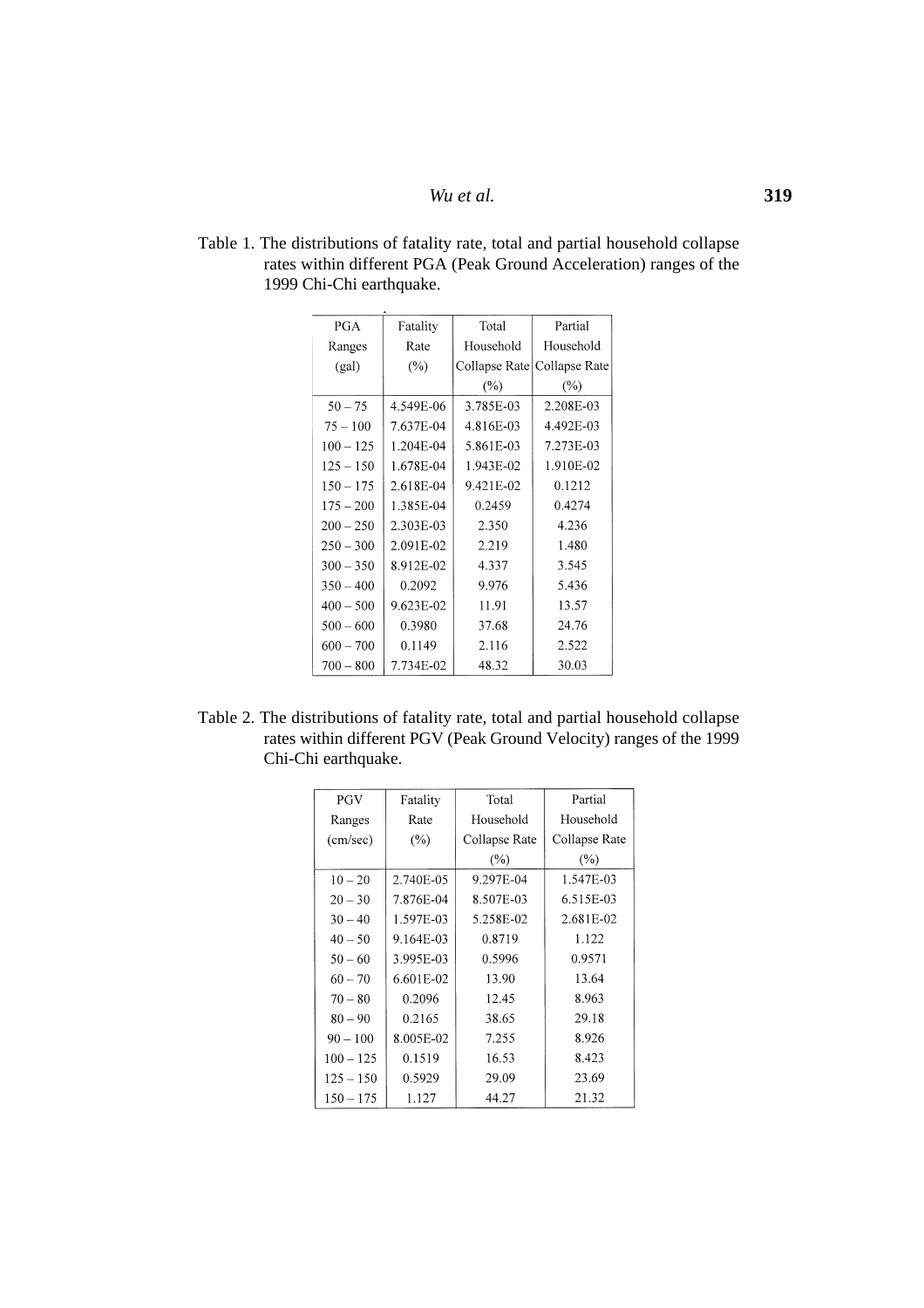

*Fig. 5*. (A) Relationship between fatality rate and PGA; (B) Relationship between total household collapse rate and PGA; (C) Relationship between partial household collapse rate and PGA.

and 6), PGV regression with smaller standard deviations generally provide better results than PGA regression, and is especially true for fatality rate correlations. Although the standard deviation of Cp for PGV regression is larger than PGA, Cp is not as an important factor than Ct or Fr for damage assessment. Abnormal high fatality rates were recorded for PGA within the range of 75 to 100 gal, but the same response did not occur in household collapse rates (Fig. 5). This phenomenon can be explained by the collapsing of few high-rised buildings that caused high fatality in the Taipei basin. Therefore, even the Taipei basin has rather low PGA range, it experienced a relatively higher PGV values than other places. This abnormal phenomenon does not occur in the PGV regression (Fig. 6). The Ct and Cp for PGA at the range of 600 to 700 gal is abnormally low (Fig. 5). This phenomenon may be explained by at least three events occurred at about Maioli and Chiayi region within one minute after the mainshock (Shin, 2000). These events caused high frequency acceleration signals due to mixing with the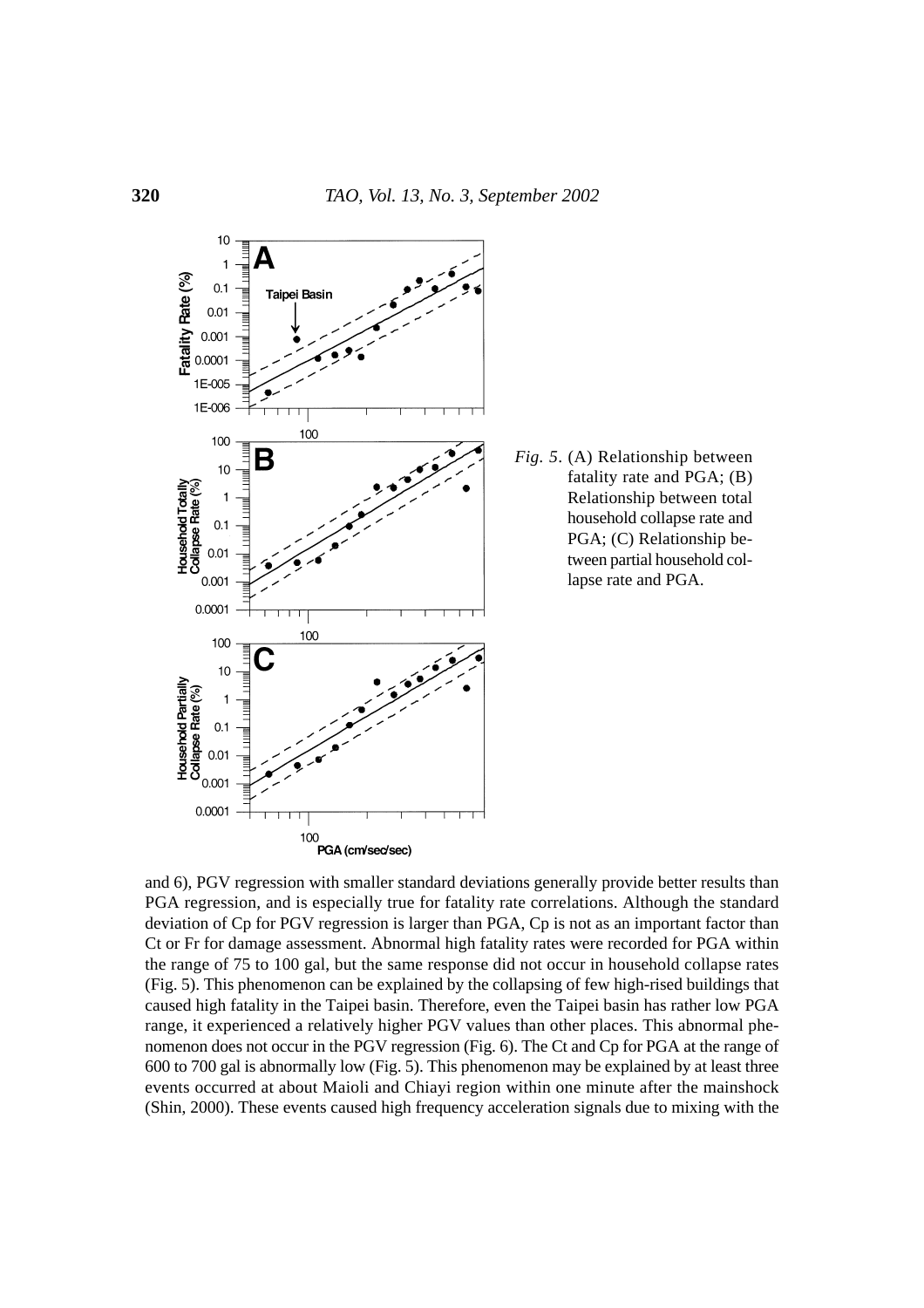*Wu et al.* **321**



*Fig. 6*. (A) Relationship between fatality rate and PGV; (B) Relationship between total household collapse rate and PGV; (C) Relationship between partial household collapse rate and PGV.

mainshock, but did not cause higher PGV and significant damages. Another important phenomenon during the Chi-Chi earthquake, observed is that dramatic increasing (10%) of the household collapse rates occurred for PGV higher than 60 cm/sec.

Comparing the relationships between PGA, PGV and seismic damage rates determined in this study, we recommend that the PGV is a much better index for seismic damage assessment. It is also commonly observed that damageless small earthquakes can produce high PGA values near source regions, but high PGV values are only observed for large earthquakes. Figure 7 shows the predicted PGA and PGV curves for Mw 4.0, 5.0, 6.0 and 7.0 from Wu et al. (2001). According to the predicted PGV curves, earthquakes with Mw < 5.0 almost never produce PGV large than 10 cm/sec. However, earthquakes of Mw < 5.0 can produce PGA as large as 200 gal. Therefore, PGV is a more reliable index than PGA for damage assessment.

According to the predicted PGV curves, it also gives us information that Mw < 5.0 earth-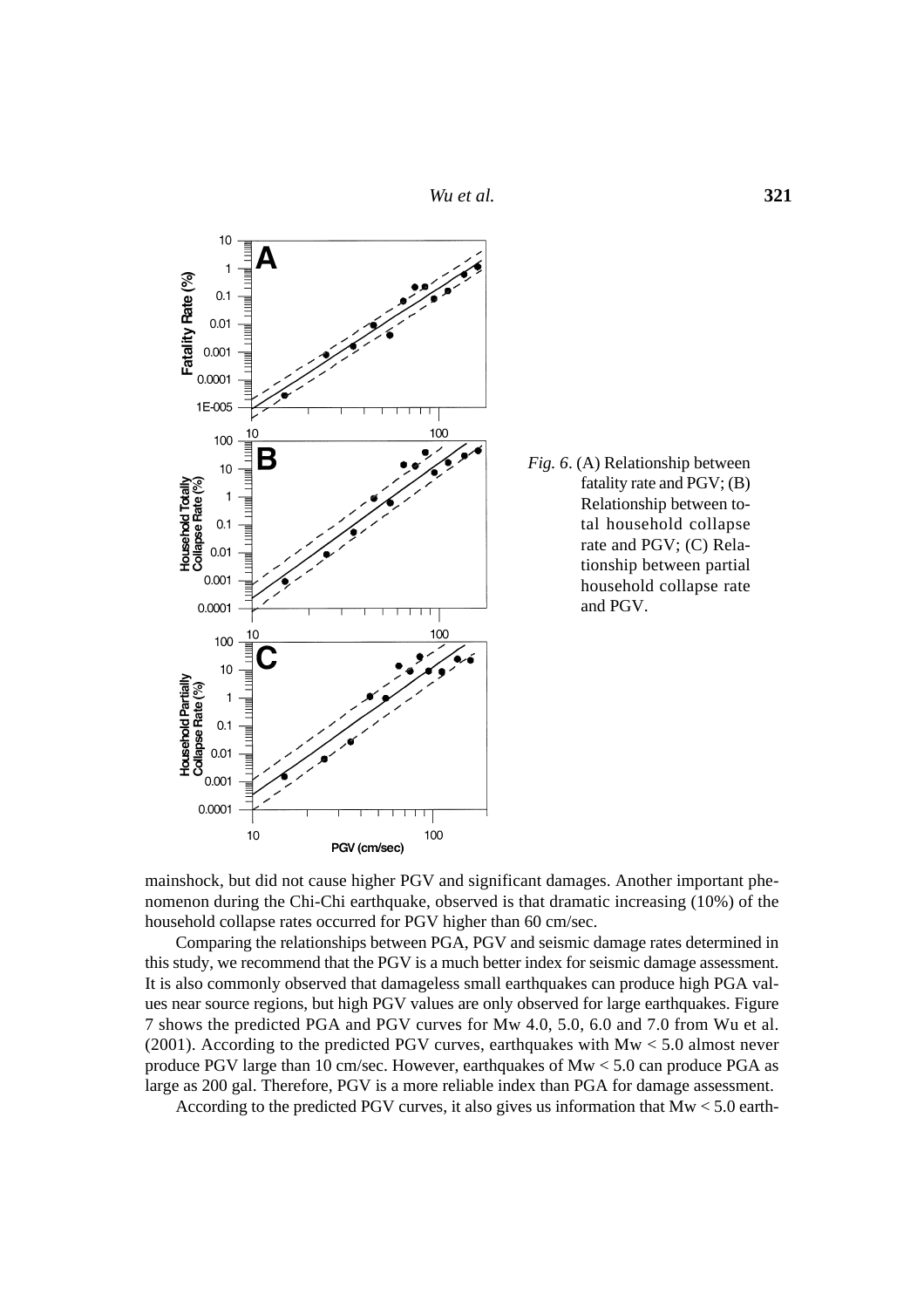

*Fig. 7*. (A) PGA attenuation curves for Mw 4.0, 5.0, 6.0 and 7.0 (solid lines), the dashed line shows PGA = 50 gal; (B) PGV attenuation curves for Mw 4. 0, 5.0, 6.0 and 7.0 (solid lines), the dashed line shows  $PGV = 10$  cm/sec.

quakes are generally undamaging in Taiwan. Thus, Mw 5.0 can be defined as the lower limit for damaging earthquakes in Taiwan, where early warning work of earthquake should be focused.

### **5. CONCLUSIONS**

In this study, we investigated the relationships between the damage rates (fatality rate, total and partial household collapse rates in individual townships) with PGA and PGV, and determined a total of six related relationships. According to our analysis, we conclude that PGV, rather than PGA, should be used as an index for the damage assessment as it gives a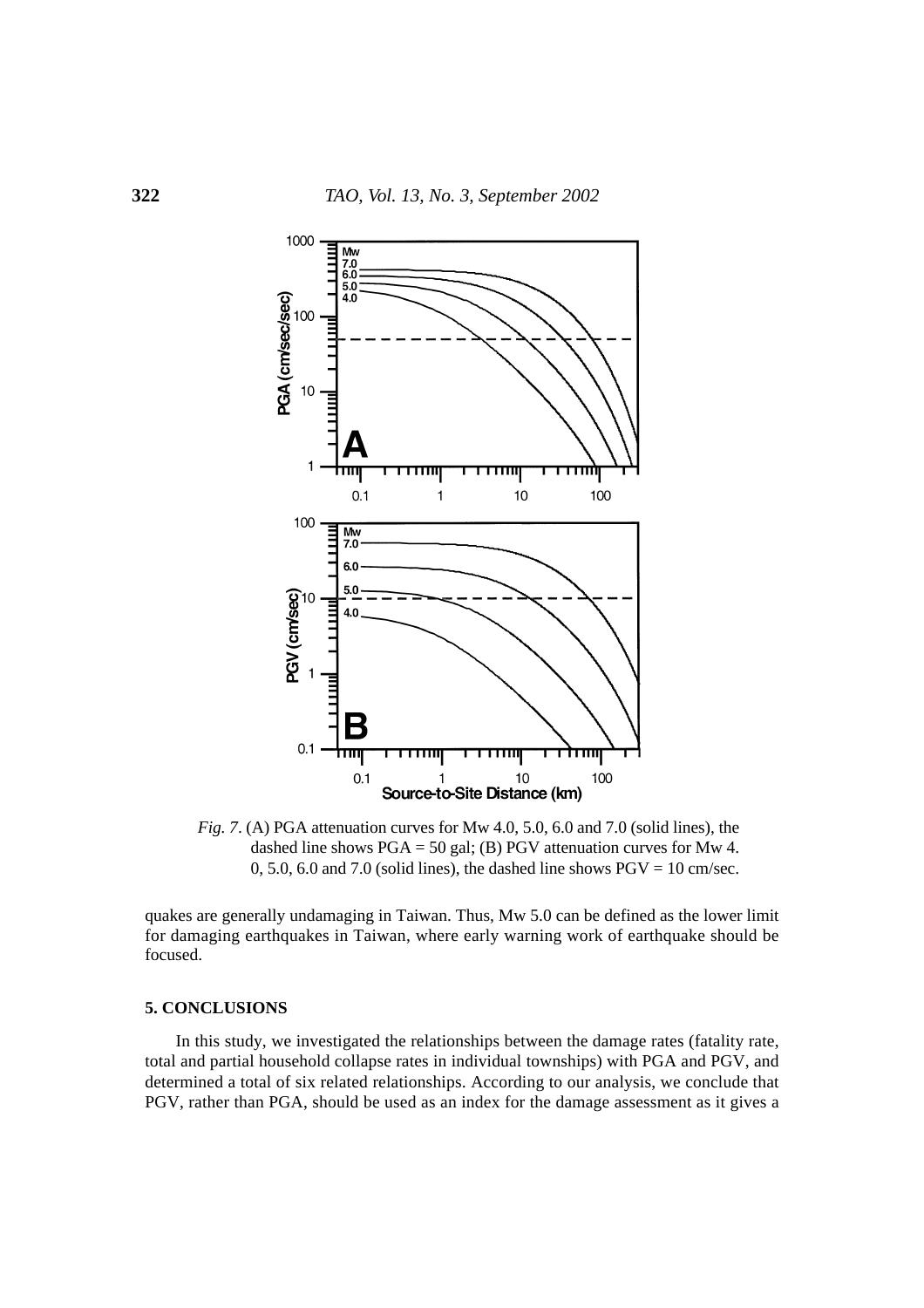much better indication of damage potential.

The CWB rapid reporting system can provide a near real-time damage assessments by applying the existing database on buildings and population with distribution of PGV, which is critically useful for earthquake emergency response operations.

**Acknowledgments** The authors wish to thank Mr. Chen-Chun Chen for his kind help for data preparation of this study. The authors are deeply grateful to Drs. Y. B. Tsai, W. H. K. Lee, K. L. Wen, C. Wang and two anonymous reviewers for their valuable comments. This study was supported by the Central Weather Bureau and the National Science Council of the Republic of China under Grant No. NSC90-2625-Z-052-009 and NSC91-2116-M-052-001.

#### **REFERENCES**

- Lee, W. H. K., T. C. Shin, K. W. Kuo, K. C. Chen, and C. F. Wu, 2001: CWB free-field strong-motion data from the 21 September Chi-Chi, Taiwan, earthquake. *Bull. Seism. Soc. Am*., **91**, 1370-1376.
- National Office of Statistics, 2000: Summary of important population statistics in 1999 (in Chinese). 921 Earthquake Post-Disaster Recovery Commission, http:/www.921erc.gov. tw.
- National Office of Statistics, 2001: Important statistics about the Chi-Chi earthquake disaster (in Chinese). 921 Earthquake Post-Disaster Recovery Commission, http:/www.921erc. gov.tw.
- Shin, T. C., 2000: Some seismological aspects of the 1999 Chi-Chi earthquake in Taiwan. *TAO*, **11**, 555-566.
- Teng, T. L., L. Wu, T. C. Shin, Y. B. Tsai, and W. H. K. Lee, 1997: One minute after: strongmotion map, effective epicenter, and effective magnitude. *Bull. Seism. Soc. Am*., **87**, 1209-1219.
- Tsai, Y. B., T. M. Yu, H. L. Chao, and C. P. Lee, 2001: Spatial distribution and age dependence of human-fatality rates from the Chi-Chi, Taiwan, Earthquake of 21 September 1999. *Bull. Seism. Soc. Am*., **91**, 1298-1309.
- United States Geological Survey, 1998: A plan for implementing a real-time seismic hazard warning system - A report to congress required by public law 105-47, 33p, March 27, 1998, USA.
- Wu, Y. M., C. C. Chen, T. C. Shin, Y. B. Tsai, W. H. K. Lee, and T. L. Teng, 1997: Taiwan Rapid Earthquake Information Release System. *Seism. Res. Lett*, **68**, 931-943.
- Wu, Y. M., T. C. Shin, and Y. B. Tsai, 1998: Quick and reliable determination of magnitude for seismic early warning. *Bull. Seism. Soc. Am*., **88**, 1254-1259.
- Wu, Y. M., J. K. Chung, T. C. Shin, N. C. Hsiao, Y. B. Tsai, W. H. K. Lee, and T. L. Teng, 1999: Development of an integrated seismic early warning system in Taiwan. *TAO*, **10**, 719-736.
- Wu, Y. M., W. H. K. Lee, C. C. Chen, T. C. Shin, T. L. Teng, and Y. B. Tsai, 2000: Performance of the Taiwan Rapid Earthquake Information Release System (RTD) during the 1999 Chi-Chi (Taiwan) earthquake. *Seism. Res. Let*., **71**, 328-333.